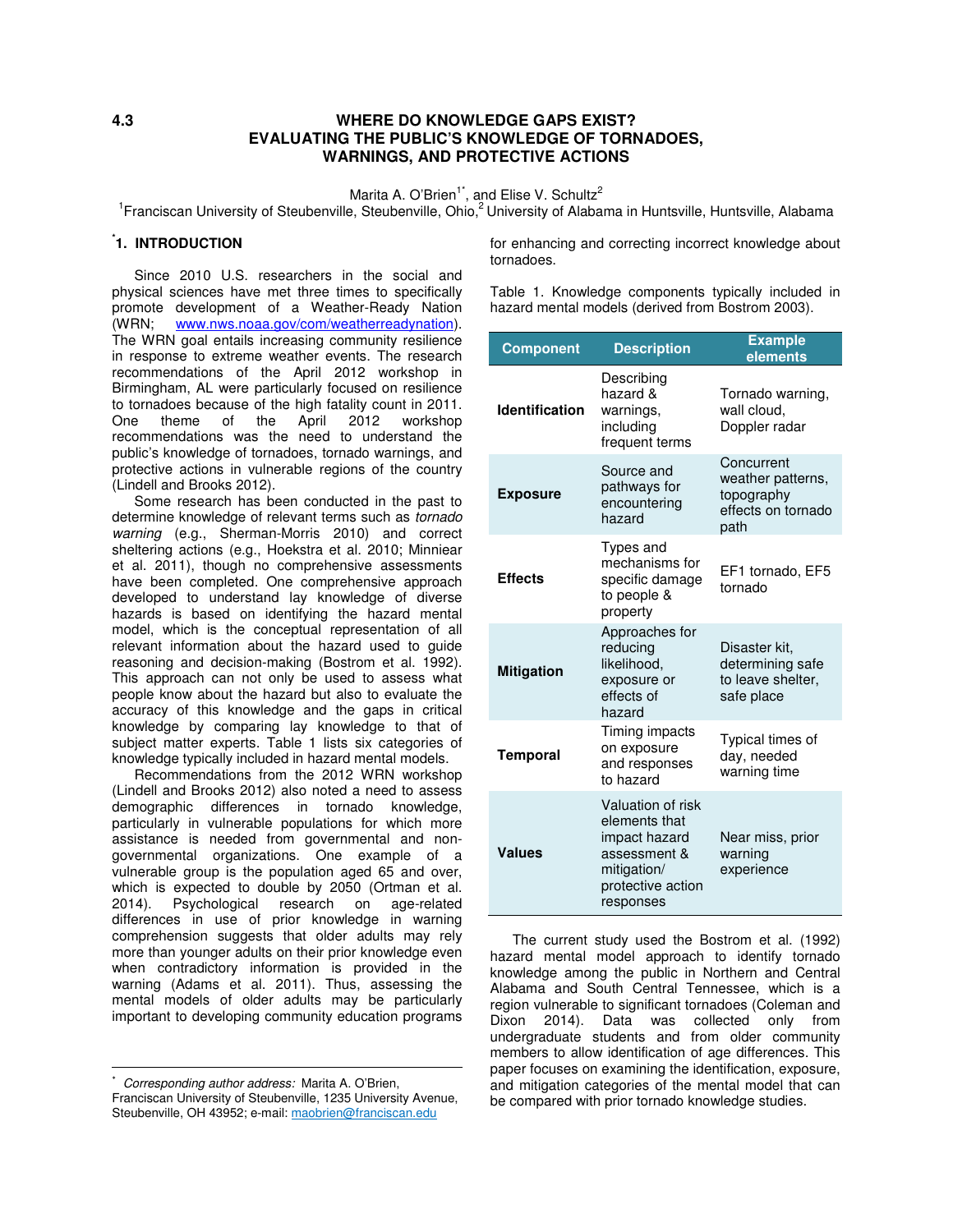# **2. METHODOLOGY**

# 2.1 *Participants*

Sixty individuals participated in this study conducted through the University of Alabama in Huntsville. Undergraduate students aged 18-45 were recruited through introductory psychology courses. Community members aged 60-75 were recruited by bulletin board flyers and word-of-mouth. All participants were required to have lived in the Southeastern U.S. for at least four consecutive years to ensure a baseline of tornado knowledge based on residence in the same tornadovulnerable region. Table 2 lists key demographics that generally describe the participant groups.

Table 2. Participant demographics.

| <b>Undergraduates</b><br>(n=30) | <b>Community Members</b><br>(n=30) |
|---------------------------------|------------------------------------|
| 80% aged 19-25                  | 67% aged 65-75                     |
| 63% Caucasian                   | 77% Caucasian                      |
| 23% African American            | 20% African American               |
| 53% homes, 27% dorm,            | 67% homes,                         |
| 17% apartment,                  | 27% apartment,                     |
| 3% mobile home                  | 7% townhome                        |
| 87% smartphones                 | 20% smartphones                    |
|                                 | 5 have disability                  |
|                                 | (5 motor, 1 hearing)               |

Descriptions of participant weather knowledge and interest are also important given the study focus on tornado knowledge. Most participants (90% of students and 87% of community members) had checked the weather in the past 24 hours. More community members, however, are habitual in checking the weather forecast daily (93%) compared to the 63% of students who check the forecast daily. On the other hand, more students (70%) subscribe to text alerts about the weather than community members (7%). The most frequent source of general weather information for students was cell phone apps (47%), but the most frequent source of general weather information for community members was TV (73%). For learning about tornadoes and warnings, however, both groups chose mass media as their primary source though the percentage was higher for community members (70%) than students (47%). No participant majored in or was majoring in atmospheric science, but two community members had been storm chasers. To understand if participants were interested in learning more about tornadoes, we asked them to rate their interesting in attending a NWS Storm Spotter course on a 5-point Likert scale where 1 was low and 5 was high. Mean interest was moderately low with 2.87 for students and 2.47 for community members, rating scores that were not significantly different,  $(t(58) = 1.14, p = .26)$ .

Actual experience with tornado warnings and tornadoes is another critical descriptor of participant groups. As shown in Fig. 1, all participants had experienced at least one tornado warning and nearly 75% had experienced at least 20. In contrast, actual tornado experience was quite low as shown in Fig. 2 with more than half of participants reporting having been in no more than two. Category distribution among students and community members in both comparisons was similar.

#### **Estimated number of tornado warnings**



**Figure 1.** Number of tornado warnings experienced by all participants.



**Estimated number of tornadoes**

**Figure 2.** Number of tornadoes experienced by all participants.

#### 2.2 *Procedure*

Interviews were conducted individually by two experimenters. One experimenter guided the questions while the other documented responses on a prepared template. After participants signed a consent form, the interview opened with general probes about tornado knowledge, and the experimenter followed up to obtain elaboration as suggested by the initial responses. Then, the experimenter asked structured questions to ensure participants covered all of the core categories and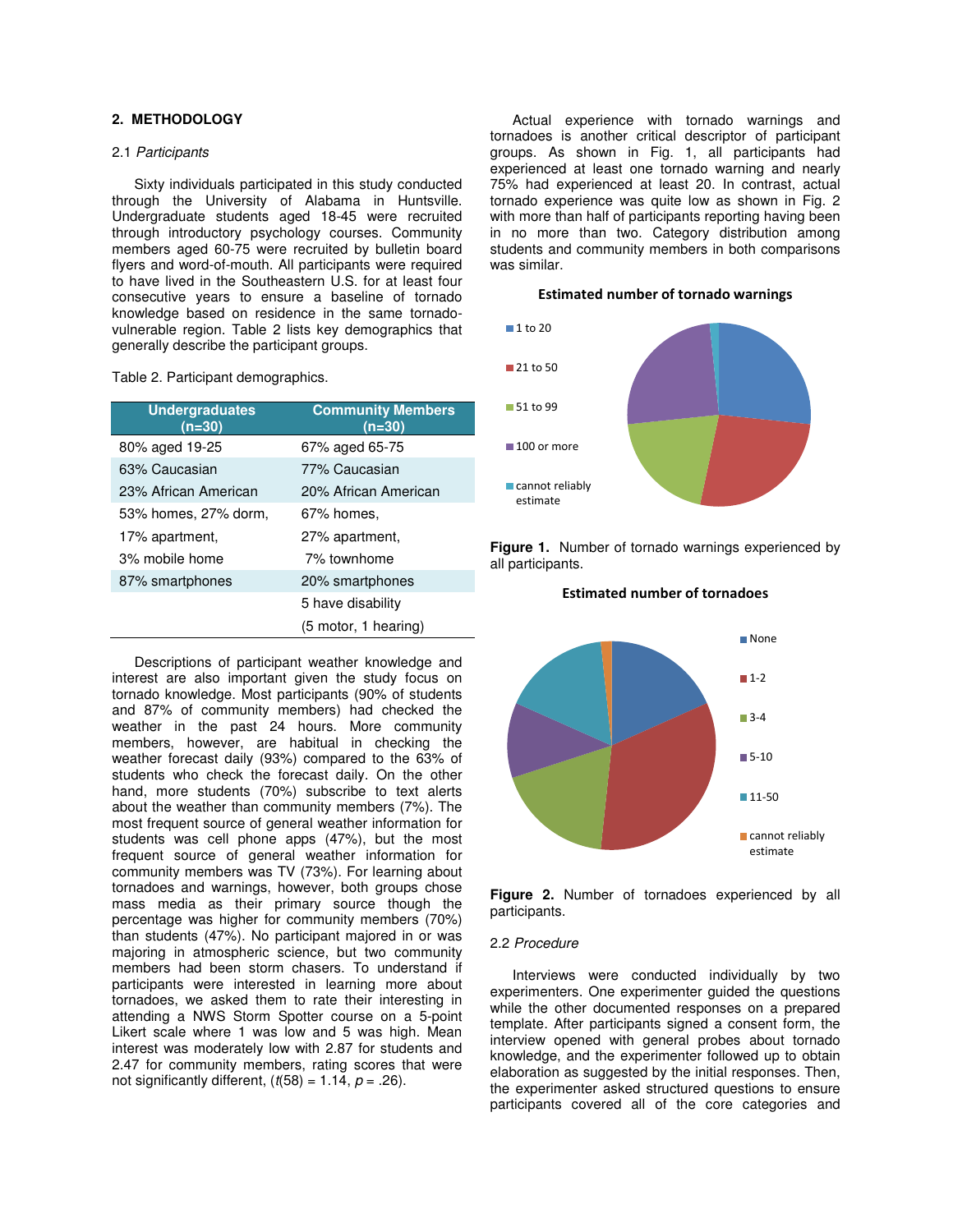critical topics. Participants were then given a computer to complete an online questionnaire. All interviews were audio-recorded and professionally transcribed for later analysis. The Institutional Review Board at the University of Alabama in Huntsville approved this study.

The response scoring approach was based on the ISO 9186 (2001) method for assessing the public's comprehension of warning symbols. In this method, each item is individually assessed and graded into one of seven categories as shown in Table 3. Each item was separately coded by two experimenters using answer keys developed in consultation with tornado experts. The experimenters compared scores throughout the process to refine the answer key and to resolve differences for more reliable grading. Point values can also be assigned for each response, allowing quantitative comparisons of scores for different terms, populations, etc.

Table 3. Scoring categories for mental model terms, based on ISO 9186 (2001).

| <b>Category</b> | <b>Description</b>                                              | <b>Points</b><br>given |  |
|-----------------|-----------------------------------------------------------------|------------------------|--|
|                 | Knowledge certain<br>80% of complete answer                     | 1.00                   |  |
| $\mathsf{II}$   | Knowledge likely<br>66-79% of complete answer                   | 0.75                   |  |
| Ш               | Knowledge marginally likely<br>50-65% of complete answer        | 0.50                   |  |
| IV              | Response opposite in<br>meaning to complete,<br>correct answer  | $-1.00$                |  |
| v               | Other responses not<br>categorized (including<br>vague answers) | 0.00                   |  |
| VI              | Does not know                                                   | 0.00                   |  |
| VII             | No response                                                     | 0.00                   |  |

## **3. RESULTS**

# 3.1 *Identification Knowledge*

During the interviews, participants were asked to explicitly define ten terms typically used during tornado warnings to identify the hazard and explain the potential danger. Table 4 shows the number of participants in each group whose responses were graded into each score category. Given that the best score is category I, this table shows that few participants have certain knowledge of most identification terms. In fact, the scores indicate that participants are *likely* to have correct knowledge (i.e., at least category II) for only four of the terms. This level of knowledge is likely needed before an individual can clearly communicate the correct meaning to another person, so lower knowledge level for many terms suggests that many residents of tornado-vulnerable communities may not be able to

prepare newcomers for this hazard. Note, however, that participant knowledge is *marginally likely* to be correct for all but one of the remaining terms, which may allow them to at least recognize the term themselves if given in the right context. The term with the lowest knowledge level was *tornado emergency* for which one-third of all participants provided a category IV (opposite meaning) definition for this term*.* Most frequently, these participants incorrectly reported that this term is used to describe the tornado aftermath when first responders are needed. Students displayed significantly higher correct knowledge of this term than community members, but only one participant really specified the urgency for dramatic response that this term was intended to convey.

Table 4. Identification term score counts in each ISO 9186 (2001) category<sup>1</sup> by participant group.

|                                                | <b>Students</b> |    |                | <b>Community</b><br>V |                 |                         |                |                |              |                |
|------------------------------------------------|-----------------|----|----------------|-----------------------|-----------------|-------------------------|----------------|----------------|--------------|----------------|
| <b>Item</b>                                    | I               | П  | Ш              | IV                    | V<br>$\&$<br>VI | I                       | II             | Ш              | IV           | $\&$<br>VI     |
| Severe<br>thunderstorm<br>warning <sup>2</sup> | 6               | 14 | 7              | 0                     | 3               | 12 <sup>2</sup>         | 14             | 3              | 0            | 1              |
| False alarm <sup>2</sup>                       | $\overline{2}$  | 16 | 10             | $\overline{2}$        | $\overline{0}$  | $\overline{\mathbf{4}}$ | 16             | $\overline{7}$ | $\mathbf{1}$ | $\mathfrak{p}$ |
| Doppler radar <sup>2</sup>                     | 1               | 13 | 8              | 0                     | 8               | $\overline{2}$          | 17             | 8              | 0            | 3              |
| Tornado<br>watch <sup>2</sup>                  | 5               | 16 | $\overline{2}$ | 6                     | $\mathbf{1}$    | $\overline{2}$          | 23             | $\mathbf{1}$   | 3            | $\mathbf{1}$   |
| Description of<br>tornado                      | 4               | 14 | 12             | 0                     | 0               | 0                       | 10             | 16             | 0            | 4              |
| Specific<br>information in<br>warning          | 3               | 13 | 9              | $\overline{0}$        | 5               | $\mathbf{1}$            | 11             | 8              | 3            | $\overline{7}$ |
| Hook echo                                      | 1               | 1  | 3              | $\Omega$              | 25              | 1                       | 8              | 11             | 0            | 10             |
| <b>Wall cloud</b>                              | 0               | 1  | 11             | 0                     | 18              | $\overline{c}$          | $\overline{c}$ | 10             | $\Omega$     | 16             |
| Tornado<br>warning                             | 4               | 6  | 11             | 7                     | $\overline{c}$  | 1                       | 4              | 18             | 6            | $\mathbf{1}$   |
| Tornado<br>emergency                           | $\mathbf{1}$    | 11 | $\overline{7}$ | $\overline{7}$        | 4               | $\Omega$                | 7              | 6              | 13           | 4              |

<sup>1</sup> See descriptions of categories in Table 3, with general trend that lower scores are more correct.  $2^{\circ}$ More than 50% of group participants had scores in Categories I or II.

Although some age differences shown in Table 4 may represent only lower memory recall and elaboration for community members that is typical of older adults, other differences suggest important findings for broadcasters. For example, community members had significantly higher knowledge of *severe thunderstorm warning* and *hook echo* and slightly higher knowledge of *wall cloud* and *Doppler radar* than students. Developing higher knowledge of these terms may be due to closer attention to TV broadcasts by community members who described focusing on the meteorologist's descriptions and images. In contrast, students were more likely to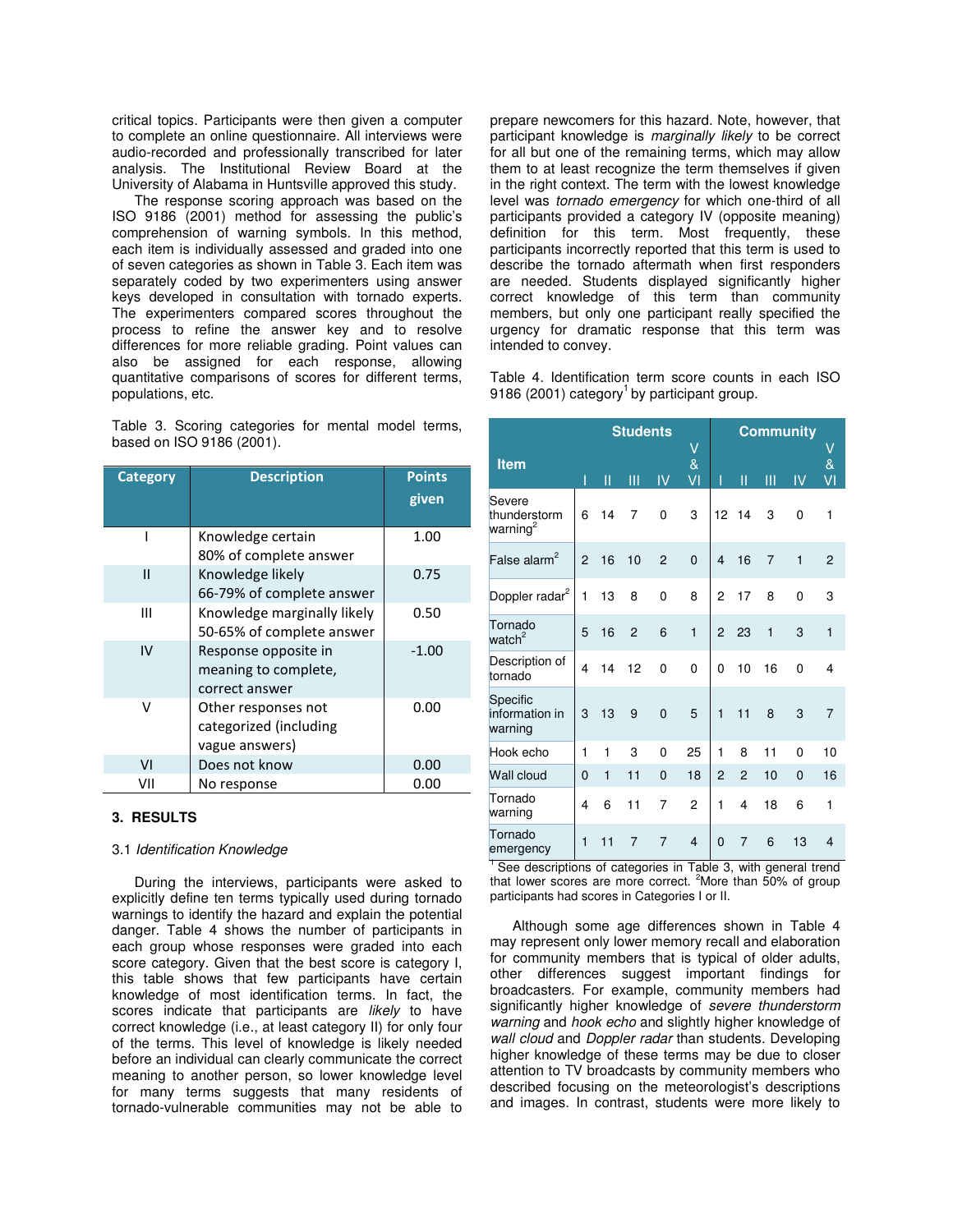describe receiving initial warnings via their phones and then monitor TV broadcasts while looking at radar apps, the Internet and social media for specific information. Without full attention to the broadcast meteorologist, implicit learning of new terminology and instructions is less likely.

#### 3.2 *Exposure and Mitigation Knowledge*

Ten "tornado myths" previously explored in other research (Hoekstra et al. 2010; Minniear et al. 2011) and authoritative websites (e.g., NOAA/NCDC 2006) were selected to evaluate participant knowledge of how they might be exposed to the tornado and to protect themselves from it. During the interviews each myth was read individually and the participant was asked whether it was true or false. Then, participants were asked to state their confidence in the correctness of their answer on a scale of 0 to 100% because prior research (Alba and Hutchinson 2000) suggests that participant likelihood of using their prior knowledge is correlated with their confidence in the correctness of this knowledge. Participant responses to these questions are shown in Table 5. Note that interviews were concluded with a debrief that provide participants with written explanations of the rationale for debunking each myth to increase confidence in correct knowledge and to reduce confidence in incorrect beliefs.

Table 5. Myth knowledge for Exposure and Mitigation elements of tornado mental model.

|                                                                                                                            | <b>Students</b>        |                |                  | <b>Community Members</b> |                |                  |  |
|----------------------------------------------------------------------------------------------------------------------------|------------------------|----------------|------------------|--------------------------|----------------|------------------|--|
|                                                                                                                            |                        | % Confidence   |                  |                          | % Confidence   |                  |  |
| <b>Statement and Correct Response</b>                                                                                      | $\%$<br><b>Correct</b> | <b>Correct</b> | <b>Incorrect</b> | $\%$<br><b>Correct</b>   | <b>Correct</b> | <b>Incorrect</b> |  |
| <b>Exposure</b>                                                                                                            |                        |                |                  |                          |                |                  |  |
| Tornadoes never strike the same place<br>twice $(F)$                                                                       | 100%                   | 99             |                  | 100%                     | 99             |                  |  |
| Tornadoes don't enter highly populated<br>areas like cities (F)                                                            | 97%                    | 97             | 90               | 97%                      | 96             | n/a              |  |
| Tornadoes can cross water (T)                                                                                              | 87%                    | 76             | 58               | 93%                      | 90             |                  |  |
| Being on the back of a mountain is safe<br>(F)                                                                             | 70%                    | 70             | 73               | 57%                      | 82             | 71               |  |
| Tornadoes can survive in mountainous<br>areas (T)                                                                          | 70%                    | 72             | 73               | 70%                      | 93             | 74               |  |
| <b>Mitigation</b>                                                                                                          |                        |                |                  |                          |                |                  |  |
| You should open the windows when you<br>hear a tornado warning for your area (F)                                           | 93%                    | 93             | 65               | 87%                      | 97             | 86               |  |
| If you're out driving, you should get out of<br>your car & go lie in a ditch or other low-<br>lying place (T)              | 87%                    | 93             | 65               | 93%                      | 89             | 85               |  |
| If you're not at home but out driving, you<br>can take shelter under a highway<br>overpass to stay safe from a tornado (F) | 47%                    | 90             | 80               | 60%                      | 80             | 77               |  |

Participant knowledge of their vulnerability to tornadoes demonstrated in the Exposure myths is generally high, particularly for the myths about tornadoes in cities and returning to the same location which are contradicted by examples in the surveyed region. More than 30% of participants, however, demonstrated the typical difficulty in reasoning about how mountains affect tornadoes. Although some participants cited examples to reach the correct conclusion, incorrect conclusions were reached when participant reasoning was based on a false belief that essentially says "mountains kill tornadoes" (Klockow et al. 2014). Note, however, that participant confidence in their answers (correct and incorrect) is less than 80%, suggesting that participant beliefs about the role of mountains can be changed.

Table 5 shows that a significant majority of participants have the correct Mitigation knowledge about not opening windows and sheltering in a ditch if necessary, but only about half of participants have the correct understanding about not sheltering under overpasses. Responses to the Mitigation myths also highlight the importance of evaluating participant confidence in their responses to determine whether information provided concurrently with instructions can overcome incorrect knowledge. In the "open the windows" myth, for example, students with incorrect knowledge reported lower confidence in their response. Supporting comments indicated that they thought that the recommendation may have changed but they were not sure, so authoritative instructions would likely be heeded if they were attended. In contrast, the community members with incorrect responses about this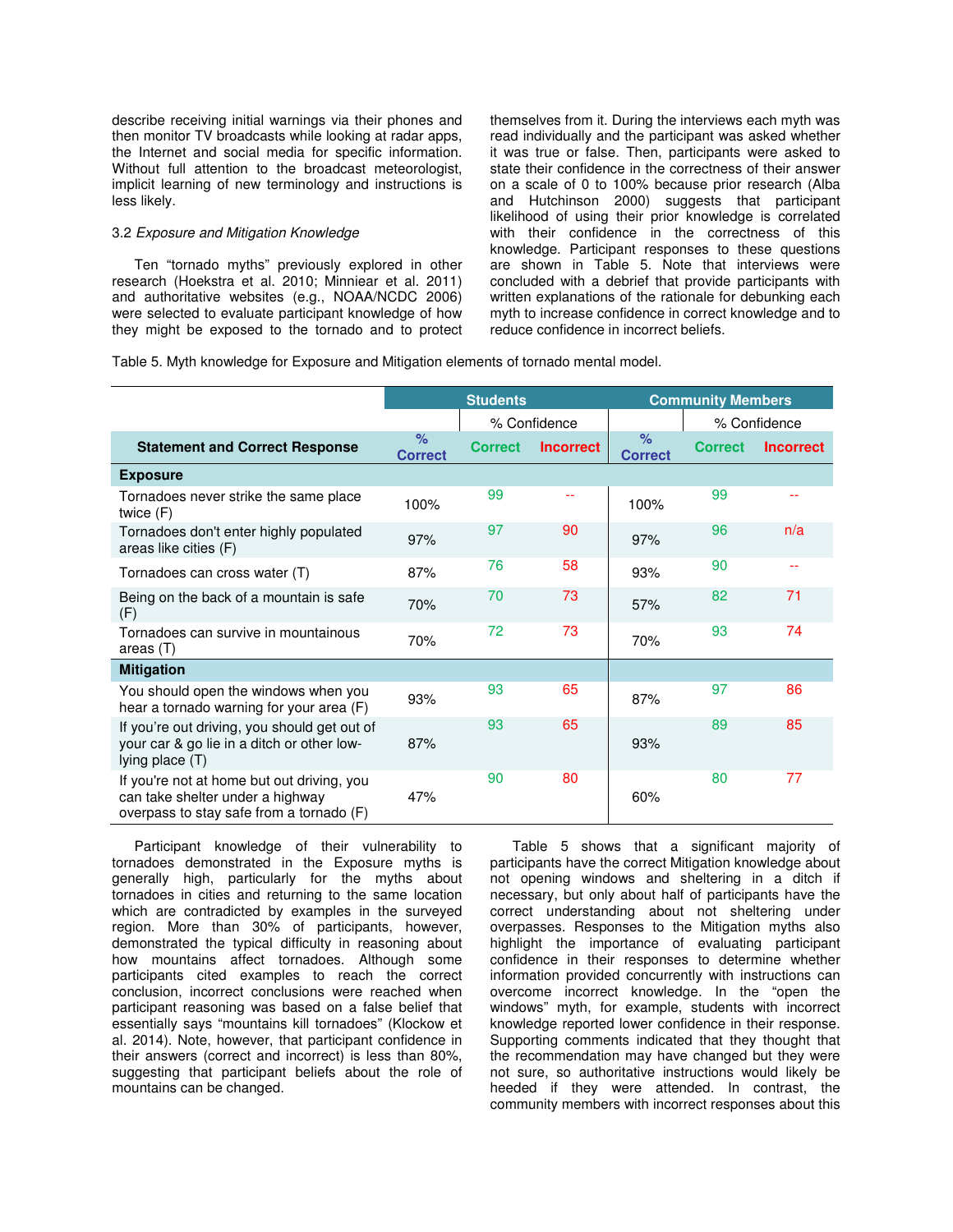myth were confident enough to explicitly recommend opening the windows as part of their warning sheltering practice. Likewise, both students and community members with incorrect responses to the "sheltering under an overpass" scenario were very confident in this action as being safe and protective. In fact, one community member reported having sheltered from a near miss tornado in the past by parking a motorcycle under an overpass. Upon discussing the incident with a friend afterwards, she incorrectly learned that she would have been safer if she had crawled up under the rafters. Thus, she was very surprised to learn from the study debrief that overpasses are very dangerous during tornadoes. If she faced the option during a tornado warning while driving, it seems unlikely she would overcome her prior belief that this was safe even with explicit directions for another protective action.

# **4. DISCUSSION**

## 4.1 *Summary*

Results of our assessment of tornado knowledge among residents of a tornado-vulnerable region suggest that identification knowledge is only marginally likely to be correct. Thus, warnings and supplementary communication such as protective action recommendations and broadcaster explanations are needed by most people to facilitate full comprehension and correct action selection. Age differences in knowledge suggest different attention to mass media during tornado warnings.

Examining more complex knowledge of tornado exposure and mitigation suggests that most participants have correct knowledge when they have accurate knowledge of concrete examples. Incorrect beliefs were more likely when participants tried to reason about the correct answer, indicated by lower confidence in their responses as well as explanation of their response. Yet, this lower confidence may facilitate knowledge correction or at least adherence to accurate authoritative guidance (Alba and Hutchinson 2000). More problematic is high confidence in incorrect information such as noted for beliefs that sheltering under overpasses is safe, a belief affirmed by nearly 50% of participants in both age groups. This frequency is actually higher than identified in prior research (Hoekstra et al. 2010), perhaps because few individuals have experience or concrete examples to facilitate correction. In contrast, the frequency of affirming the myth that windows should be opened during a warning was lower than Hoekstra et al. found. Because all participants described actually having been at home during tornado warnings, many may have recognized the general prudence of closing windows to keep out the rain and wind that typically accompany stormy weather. Few participants had been in cars during tornado warnings, and several specifically described uncertainty about the best response and desire to not have to make a sheltering decision while in a car. Thus, warning communications that emphasize advance preparations to keep people in the location where they feel most competent may mitigate the danger of incorrect beliefs that may be difficult to correct.

One limitation of these mental model scores is that they are dependent on the answer key that dictates required elements to obtain high scores. For example, earning a category II score for *tornado warning* requires not only that the participant indicate that a tornado has been identified in the warning area but also that they should take shelter. In contrast, earning a category II score for *tornado watch* required only that the participant indicate that tornadoes were possible for the watch area even though better responses also noted that an individual should be alert to changing conditions. Subject matter experts indicated that these definitions were based on current NWS practices. Yet, this discrepancy in definition categorization may suggest a bigger difference than actually affects resident behavior. As described in other research (e.g., Sherman-Morris 2010), some of our participants said that they get the terms confused. Indeed, several provided the meaning for *tornado watch* when asked for the definition of *tornado warning* and vice versa. Yet, participants later used *tornado warning* correctly in describing the recommended response which may be more typical of their implicit understanding of the term in context, such as with instructions to shelter in a short timeframe. The longer timeframes provided with tornado watches may implicitly communicate that this is only a watch with a more passive response suggested.

## 4.2 *Recommendations for Broadcasters*

Our findings suggest several recommendations that can be implemented in the near term. In general, broadcasters should remember that most viewers are primarily watching for specific guidance about the unique situation facing them in the near future, especially that which is different from the typical or most recent experience that people frequently reference for familiar situations.

- Provide context and elaboration around technical terminology such as *wall cloud* and *tornado emergency* to develop audience understanding. Higher understanding among residents attending to the media may be particularly important for accurate peer-to-peer communication through social media which continues to grow.
- Increase instructions and attention for tornado watches to encourage attention to their planned travel and outdoor activities and need to prepare for communication access in case of escalation to warnings.
- Reiterate specific procedural recommendations for sheltering during warnings, not only for new viewers such as visitors but also for residents who may be in atypical locales.
- Coordinate warning communications across channels to enhance attention to critical details for individuals monitoring multiple sources of information and facilitate sharing accurate recommendations.